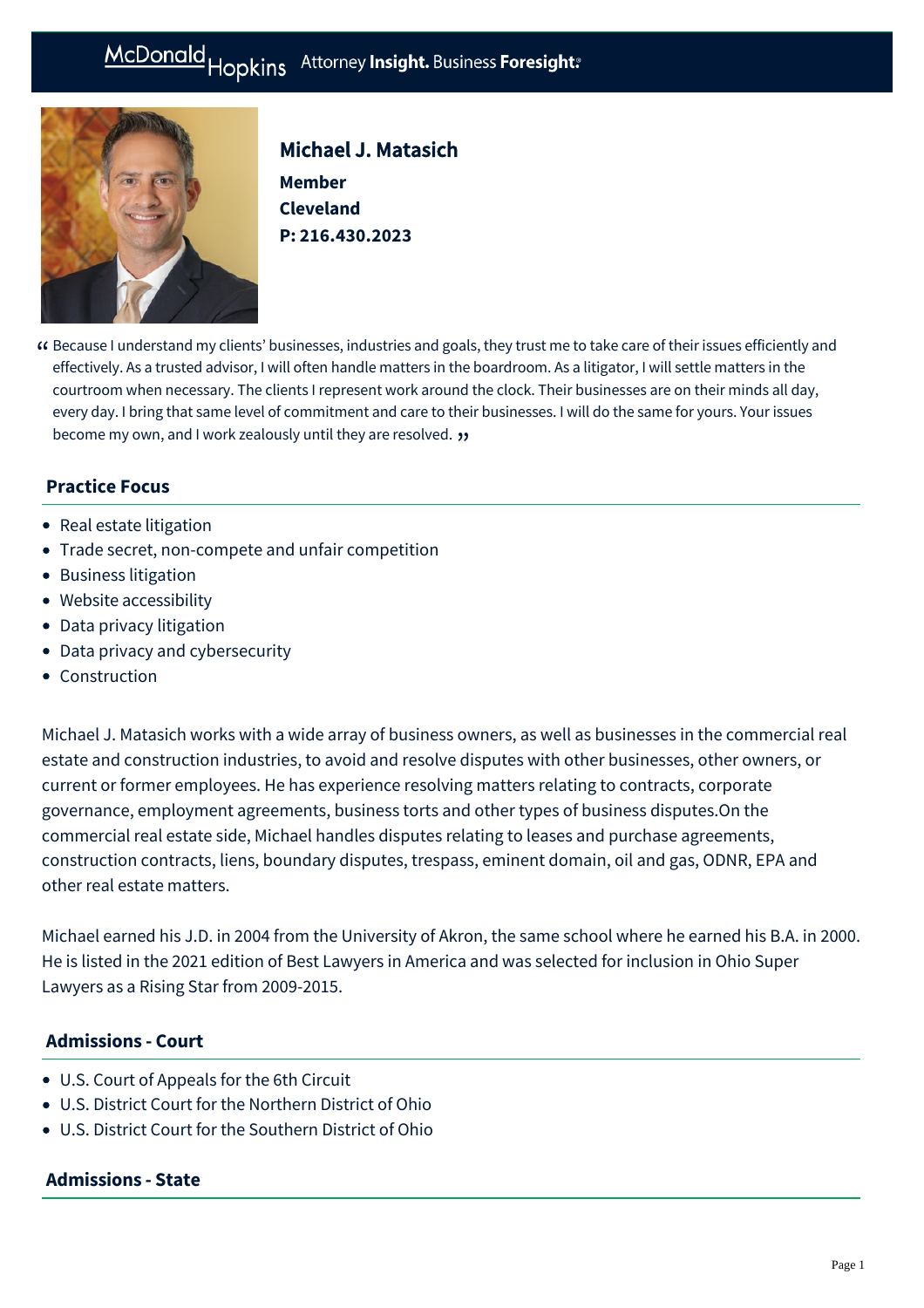Ohio

### **Education**

- University of Akron School of Law
- University of Akron

#### **Honors and Awards**

- Named one of the Best Lawyers in America (2019-2022)
- Selected for inclusion in *Ohio Rising Stars* (2009-2015)

### **Professional Membership**

- Cleveland Metropolitan Bar Association
- Medina County Bar Association
- Ohio State Bar Association

## **Public Service and Volunteerism**

- Medina County Economic Development Corporation; Chair, Member Care Committee
- The Building Owners & Managers Association of Greater Akron; Chair, Membership Committee
- Western Reserve Area Agency on Aging, Board of Trustees; Treasurer; Chair, Community Support and Services
- Kinnect, Board of Directors; Chair, Programs Committee; Past President
- County Advocates for Responsible Enterprise, Member

#### Past Affiliations

- Akron Bar Association, Lawyers-to-Law-Student Mentor Program, Member
- Akron CYO Development Committee, Member
- American Heart Association Heart Walk, Team Leader
- Greater Medina Chamber of Commerce Business Development Committee, Member
- Legal Aid Society, Brief Advice Clinic, Member
- Medina County Young Professionals Association, Member
- Phi Delta Phi, Member and Magister
- William K. Thomas Inn of Court, Member
- Medina Christian Academy Vision Committee, Member

### **Blog Posts**

- [Avoid potentially costly litigation by making sure your website is ADA compliant](https://mcdonaldhopkins.com/Insights/August-2020/Avoid-potentially-costly-litigation-by-making-sure)
- [Ohio businesses face threat of restraining orders, injunctions and citations for violating the stay at home](https://mcdonaldhopkins.com/Insights/April-2020/Ohio-businesses-face-threat-of-restraining-orders) order